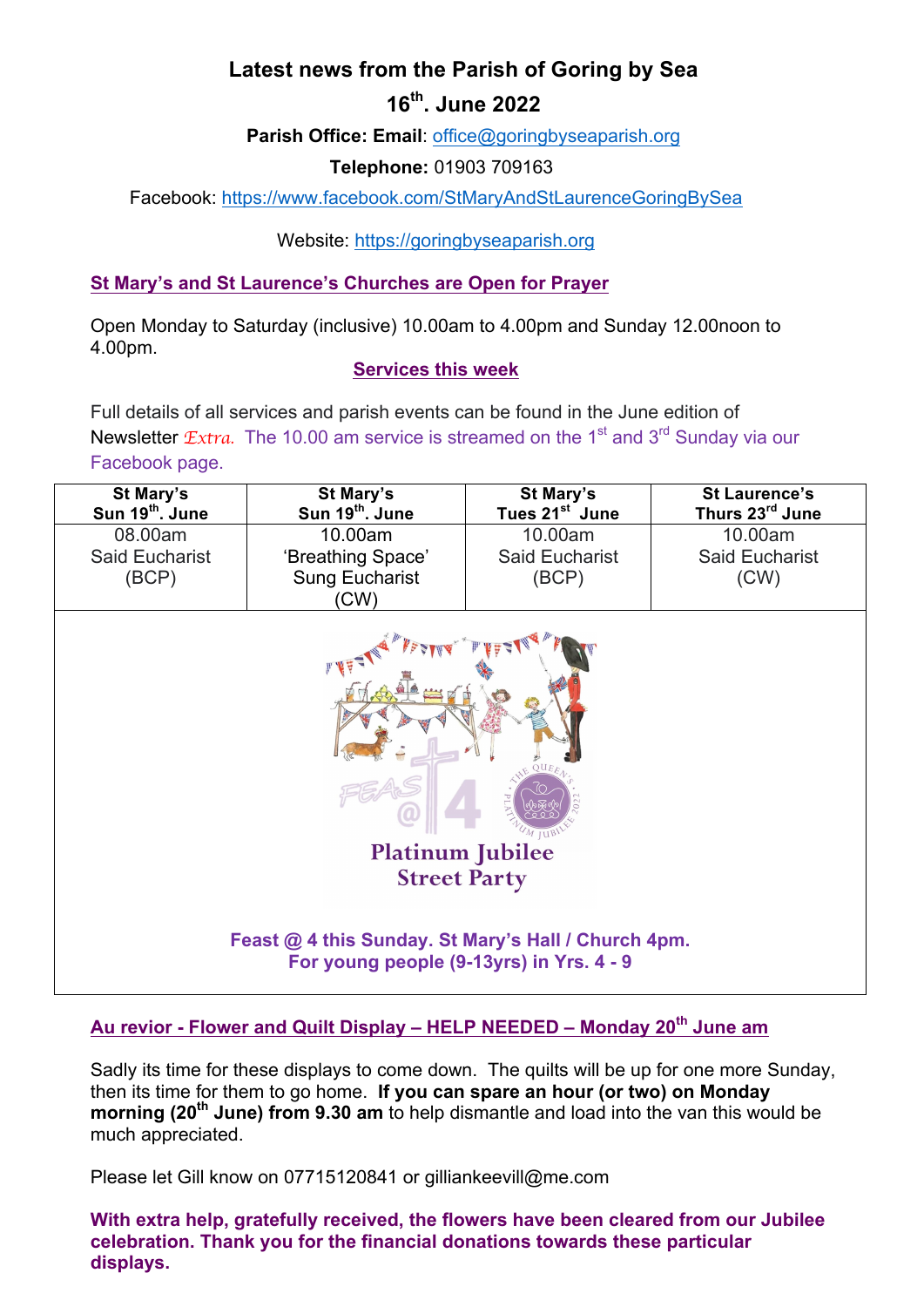# **Sharon Wilcox – Ecuador - Retiring Collection this Sunday (19th June)**

Following her recent visit to us there will be a retiring collection this Sunday  $19<sup>th</sup>$  June to support Sharon Wilcox's work with those with learning needs in Ecuador. Her newsletter will be in both churches for you to read.

*Thank you. Alison Evans*



#### **An invitation from Worthing 4 Refugees**

**Refugee Week will soon be here: it's held from 20th - 26th June.** It's a festival celebrating the contributions, creativity and resilience of refugees, which encourages understanding of why people are displaced and the challenges they face when seeking sanctuary. More information can be found on the Refugee Week website refugeeweek.org.uk - such as suggestions for Simple Acts - small things everyone can do to make a difference.

One such suggestion is to Walk Together, and Worthing 4 Refugees would love to invite you to join together with other supporters for a walk and picnic to discuss refugee issues on **Sunday June 26th 11.30 am at Cissbury Ring (weather permitting).** Click the link for the invitation and details:

https://mcusercontent.com/f2d882b822585a73ec281fb6a/files/416c58f4-48f4-1e51-dff9- 580dae321fd4/Refugee\_week\_walk\_invitation\_1\_.01.pdf

We do hope you can come.

**Meanwhile, please pray for the success of Refugee Week, that it may bring people together in deeper understanding of refugee experiences.**



**Cake sale in aid of C4V. Saturday 2nd. July 3pm. St Peter's Church Furze Road**

Join us for tea and cake and enjoy the garden at St Peter's .

#### **See posters in both churches**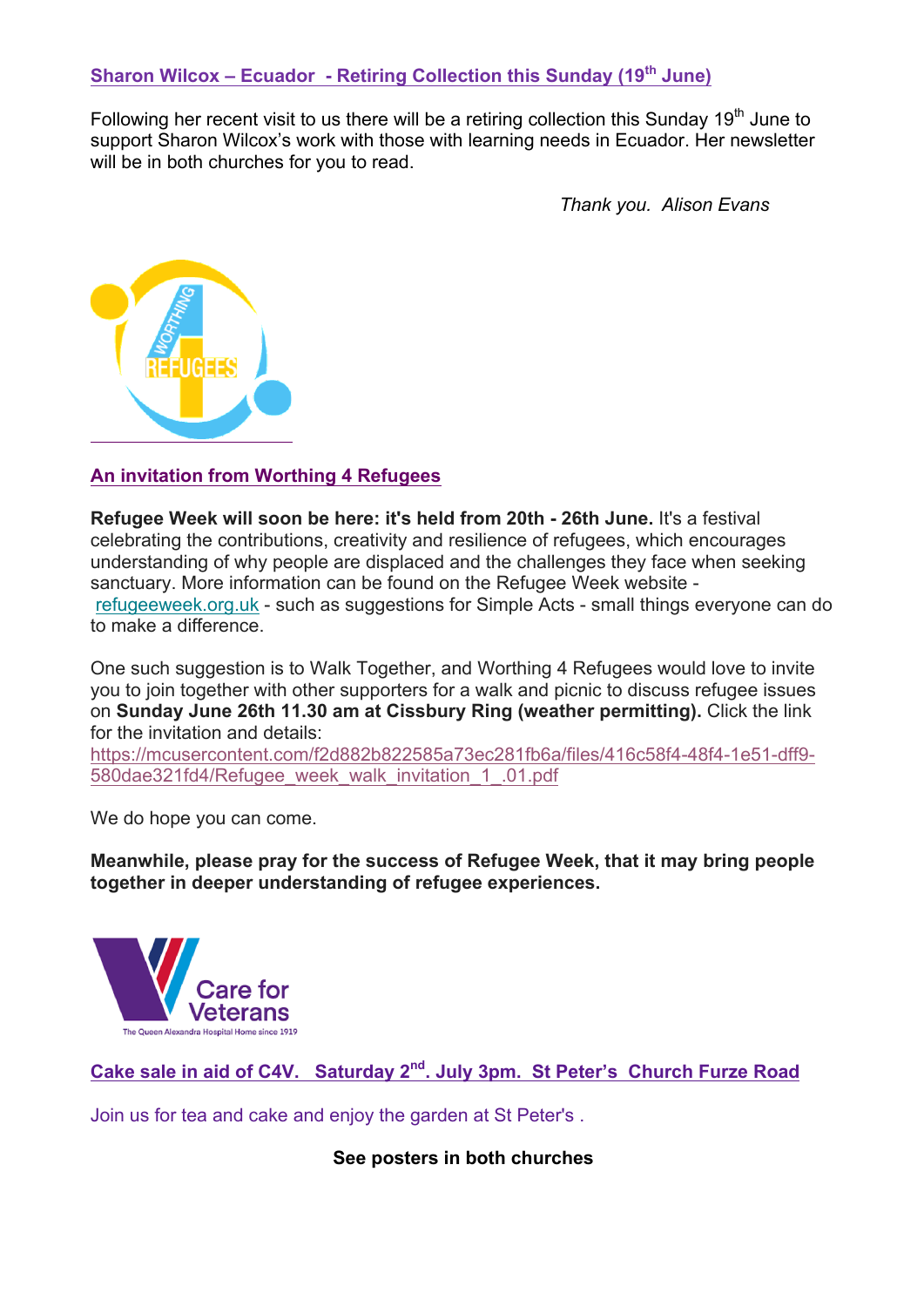

## **Christian Aid Week 15th -21st May 2022**

Thank you to everybody for generously supporting this year's CA week.

#### **The total raised from the parish( including the House to House deliveries) with Gift Aid was £2207.20**

A particularly encouraging result bearing in mind the many charitable calls on our finances in recent weeks.

God Bless

Di & David Burt (01903 248204) and Julie & Russell Marlow (01903249685).



**Archdeacon's Visitation and Swearing-in of Churchwardens. St John the Divine 21st June at 7.00pm**

Please remember Janice Lelliott and Gill Keevill in your prayers as they are sworn in as Churchwardens at this service on Tuesday.

### **Prayer Circles**

Prayer There are people who will pray regularly about any concerns you, your family or friends may have, and will keep all requests confidential among themselves. To request such prayers please telephone either Sylvia on 01903 529743 or Julie on 07940 588880

#### **Pastoral Visits.**

Please let Fr. Keith or Fr. Neill or the Wardens know if you have a personal or pastoral concern or may know of someone in need.

# **With our blessings Fr. Keith, Fr. Neill, Gill, Janice and Stephen**